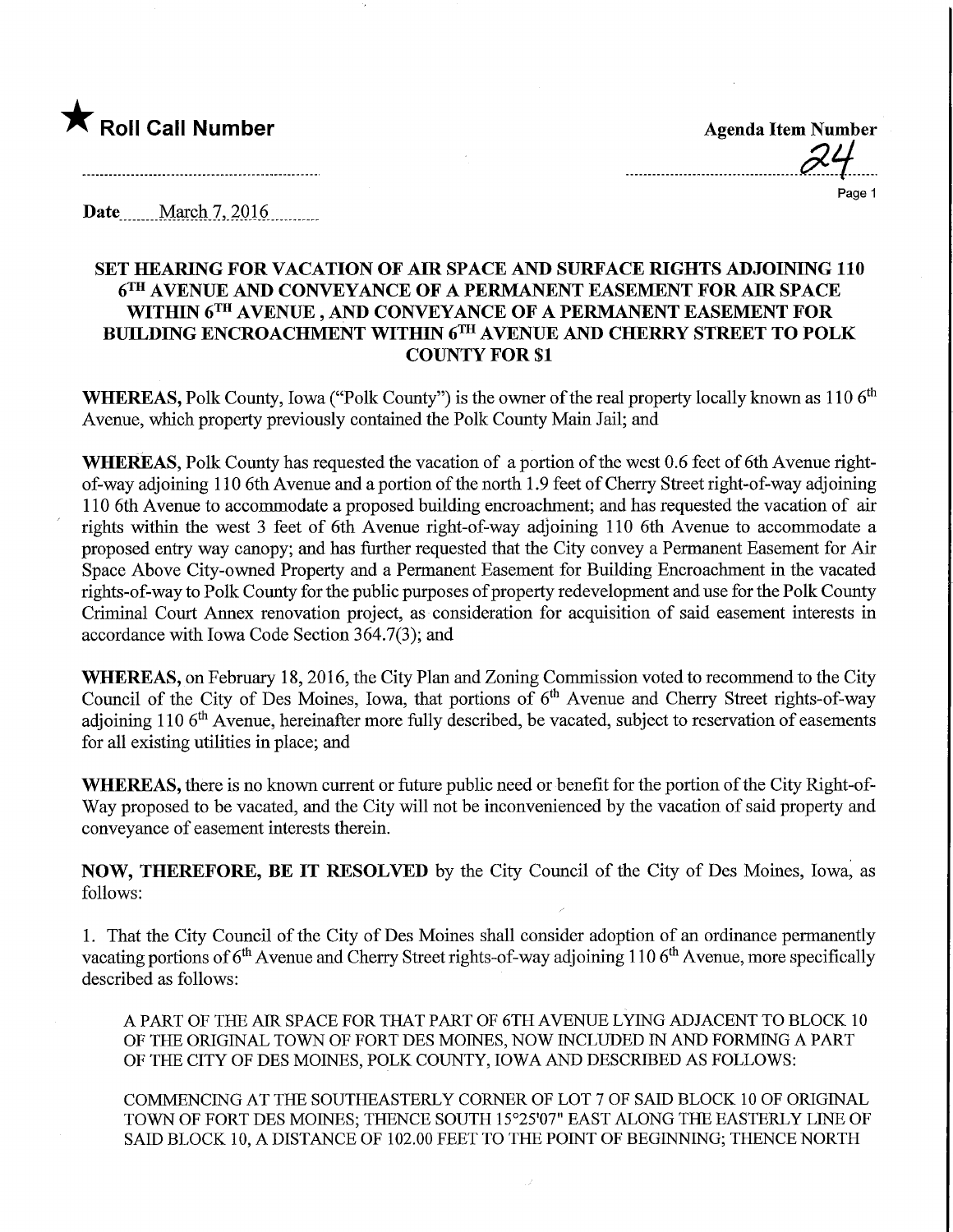

Page 2

**Date** March 7, 2016

74°34'53" EAST, 3.00 FEET; THENCE SOUTH 15°25'07" EAST, 18.00 FEET; THENCE SOUTH 74°34'53" WEST, 3.00 FEET TO SATO EASTERLY LINE; THENCE NORTH 15°25'07" WEST ALONG SAID EASTERLY LINE, 18.00 FEET TO THE POINT OF BEGINNING AND CONTAINING 36 S.F. WHICH IS BELOW A PLANE ELEVATION OF 48.00 FEET CITY DATUM AND WHICH IS ABOVE A PLANE ELEVATION OF 45.00 FEET CITY DATUM, CURRENT GROUND ELEVATION 31.0 FEET.

#### AND

A PART OF 6TH AVENUE AND CHERRY STREET RIGHT-OF-WAY LYING ADJACENT TO BLOCK 10 OF THE ORIGINAL TOWN OF FORT DES MOINES, NOW INCLUDED IN AND FORMING A PART OF THE CITY OF DES MOINES, POLK COUNTY, IOWA AND DESCRIBED AS FOLLOWS:

COMMENCING AT THE SOUTHEASTERLY CORNER OF LOT 7 OF SAID BLOCK 10 OF THE ORIGINAL TOWN OF FORT DES MOINES; THENCE SOUTH 15°25'07" EAST ALONG THE EASTERLY LINE OF SAID BLOCK 10, A DISTANCE OF 31.00 FEET TO THE POINT OF BEGINNING; THENCE NORTH 74°34'53" EAST, 0.60 FEET; THENCE SOUTH 15°25'07" EAST, 136.02 FEET; THENCE SOUTH 74°13'48" WEST, 24.45 FEET; THENCE SOUTH 15°46'12" EAST, 1.09 FEET; THENCE SOUTH 74°13'48" WEST, 3.00 FEET; THENCE NORTH 15°46'12" WEST, 1.90 FEET; THENCE SOUTH 74°13'48" WEST, 1 14.75 FEET; THENCE NORTH 15°46'12" WEST, 0.60 FEET TO THE SOUTHERLY LINE OF SAID BLOCK 10; THENCE NORTH 74°13'48" EAST ALONG SAID SOUTHERLY LINE OF BLOCK 10, A DISTANCE OF 141.60 FEET TO THE SOUTHEASTERLY CORNER OF SAID BLOCK 10; THENCE NORTH 15°25'07" WEST ALONG THE EASTERLY LINE OF SAID BLOCK 10, A DISTANCE OF 135.42 FEET TO THE POINT OF BEGINNING AND CONTAINING 172 S.F

2. That, if the City Council first decides to vacate the above described rights-of-way, the City of Des Moines proposes to convey a Permanent Easement for Air Space Above City-owned Property and a Permanent Easement for Building Encroachment in the vacated rights-of-way, all as legally described as follows, to Polk County for the public purposes of property redevelopment and use for the Polk County Criminal Court Annex renovation project, as consideration for acquisition of said easement interests in accordance with Iowa Code Section 364.7(3):

## PERMANENT EASEMENT FOR AIR SPACE ABOVE C ITY-OWNED PROPERTY:

A PART OF THE AIR SPACE FOR THAT PART OF VACATED 6TH AVENUE LYING ADJACENT TO BLOCK 10 OF THE ORIGINAL TOWN OF FORT DES MOINES, NOW INCLUDED IN AND FORMING A PART OF THE CITY OF DES MOINES, POLK COUNTY, IOWA AND DESCRIBED AS FOLLOWS:

COMMENCING AT THE SOUTHEASTERLY CORNER OF LOT 7 OF SAID BLOCK 10 OF ORIGINAL TOWN OF FORT DES MOINES; THENCE SOUTH 15°25'07" EAST ALONG THE EASTERLY LINE OF SAID BLOCK 10, A DISTANCE OF 102.00 FEET TO THE POINT OF BEGINNING; THENCE NORTH 74°34'53" EAST, 3.00 FEET; THENCE SOUTH 15°25'07" EAST, 18.00 FEET; THENCE SOUTH 74°34'53" WEST, 3.00 FEET TO SAID EASTERLY LINE; THENCE NORTH 15°25'07" WEST ALONG SAID EASTERLY LINE, 18.00 FEET TO THE POINT OF BEGINNING AND CONTAINING 36 S.F. WHICH IS BELOW A PLANE ELEVATION OF 48.00 FEET CITY DATUM AND WHICH IS ABOVE A PLANE ELEVATION OF 45.00 FEET CITY DATUM, CURRENT GROUND ELEVATION 3 1.0 FEET.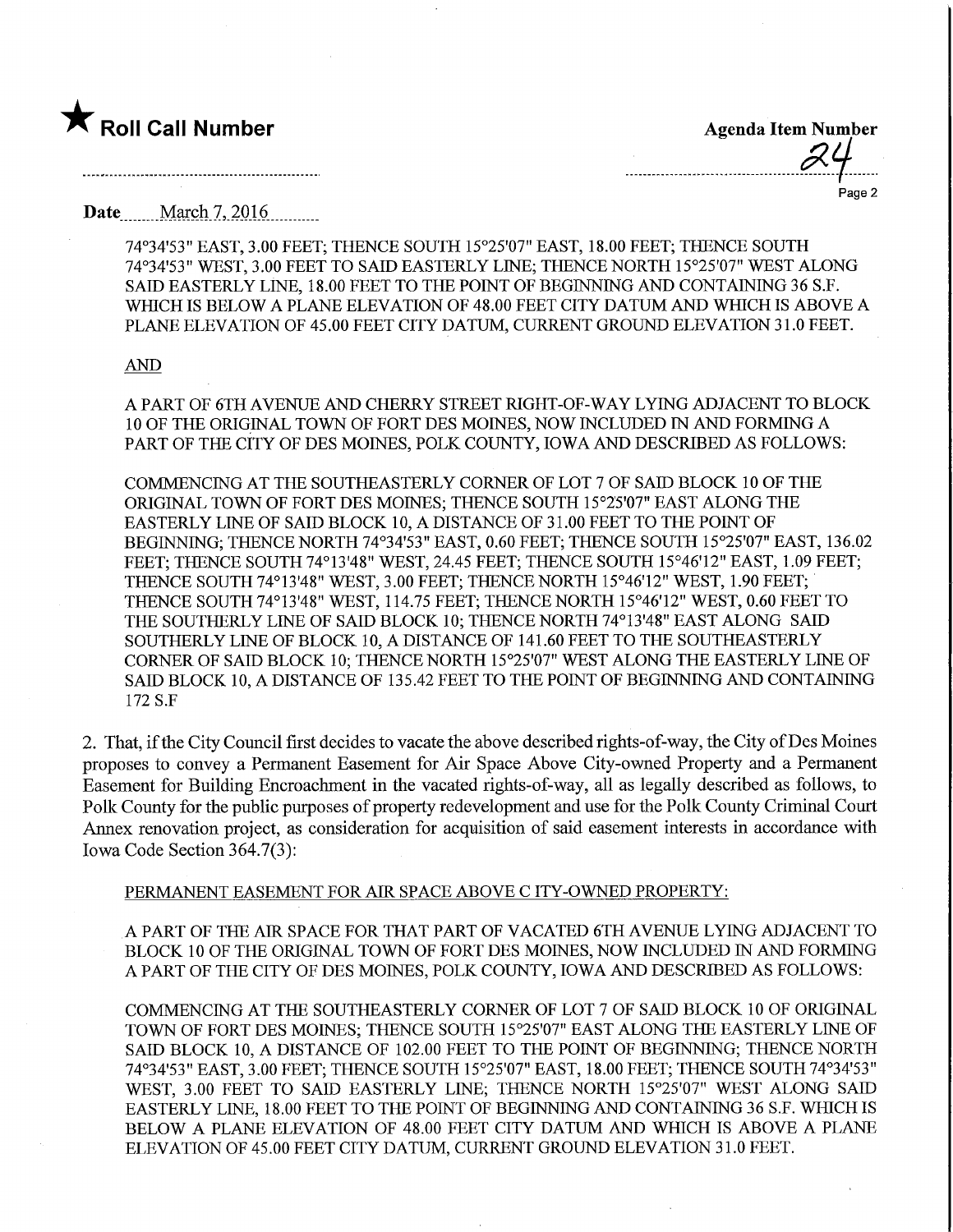

**Agenda Item Number** 

Page 3

**Date** March 7, 2016

### PERMANENT EASEMENT FOR BUILDING ENCROACHMENT:

A PART OF VACATED 6TH AVENUE AND VACATED CHERRY STREET RIGHT-OF-WAY LYING ADJACENT TO BLOCK 10 OF THE ORIGINAL TOWN OF FORT DES MOINES, NOW INCLUDED IN AND FORMING A PART OF THE CITY OF DES MOINES, POLK COUNTY, IOWA AND DESCRIBED AS FOLLOWS:

COMMENCING AT THE SOUTHEASTERLY CORNER OF LOT 7 OF SAID BLOCK 10 OF THE ORIGINAL TOWN OF FORT DES MOINES; THENCE SOUTH 15°25'07" EAST ALONG THE EASTERLY LINE OF SAID BLOCK 10, A DISTANCE OF 31.00 FEET TO THE POINT OF BEGINNING; THENCE NORTH 74°34'53" EAST, 0.60 FEET; THENCE SOUTH 1 5°25'07" EAST, 136.02 FEET; THENCE SOUTH 74°13'48" WEST, 24.45 FEET; THENCE SOUTH 15°46'12" EAST, 1.09 FEET; THENCE SOUTH 74°13'48" WEST, 3.00 FEET; THENCE NORTH 15°46'12" WEST, 1.90 FEET; THENCE SOUTH 74°13'48" WEST, 114.75 FEET; THENCE NORTH 15°46'12" WEST, 0.60 FEET TO THE SOUTHERLY LINE OF SAID BLOCK 10; THENCE NORTH 74°13'48" EAST ALONG SAID SOUTHERLY LINE OF BLOCK 10, A DISTANCE OF 141.60 FEET TO THE SOUTHEASTERLY CORNER OF SAID BLOCK 10; THENCE NORTH 15°25'07" WEST ALONG THE EASTERLY LINE OF SAID BLOCK 10, A DISTANCE OF 135.42 FEET TO THE POINT OF BEGINNING AND CONTAINING 172 S.F.

3. That the meeting of the City Council at which the adoption of said ordinance and the conveyance of such easement interests is to be considered shall be on March 21, 2016, said meeting to be held at 5:00 p.m., in the City Council Chamber, City Hall, 400 Robert D. Ray Drive, Des Moines, Iowa.

4. That the City Clerk is hereby authorized and directed to publish notice of said proposals in the form hereto attached, all in accordance with §362.3 of the Iowa Code.

5. There will be no proceeds associated with the conveyance of this property.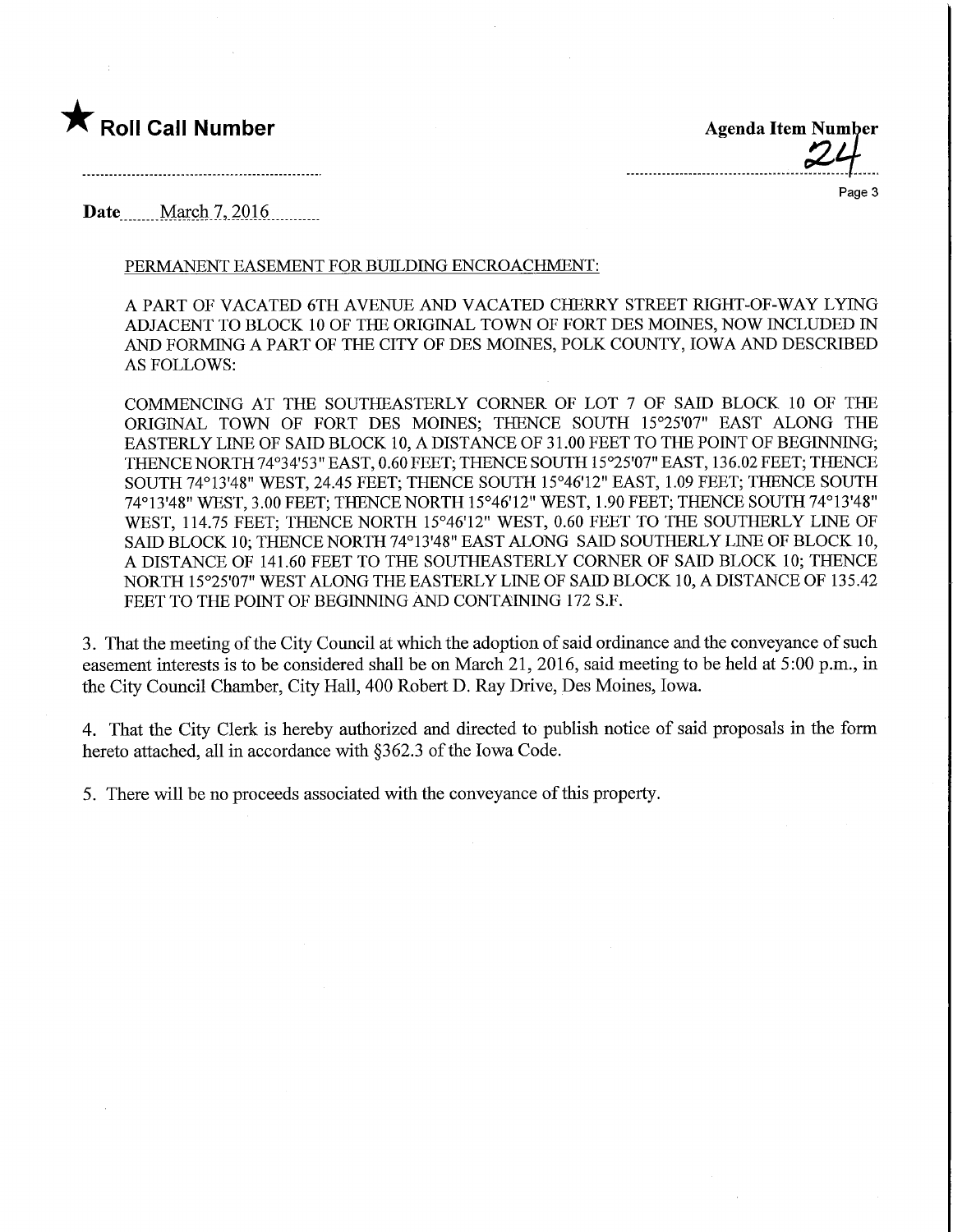# $\bigstar$  Roll Call Number

Date.........March 7, 2016...........

Agenda Item Number

Page 4

Moved by to adopt.

APPROVED AS TO FORM:

'i Do land

Lisa A. Wieland, Assistant City Attorney

| ハル<br>o |
|---------|
|         |

| $\sim$                |             |             |                                                                                                            |                 |                                                                                               |  |
|-----------------------|-------------|-------------|------------------------------------------------------------------------------------------------------------|-----------------|-----------------------------------------------------------------------------------------------|--|
| <b>COUNCIL ACTION</b> | <b>YEAS</b> | <b>NAYS</b> | <b>PASS</b>                                                                                                | <b>ABSENT</b>   | <b>CERTIFICATE</b>                                                                            |  |
| <b>COWNIE</b>         |             |             |                                                                                                            |                 |                                                                                               |  |
| <b>COLEMAN</b>        |             |             |                                                                                                            |                 | I, DIANE RAUH, City Clerk of said City hereby                                                 |  |
| <b>GATTO</b>          |             |             | certify that at a meeting of the City Council of said<br>City of Des Moines, held on the above date, among |                 |                                                                                               |  |
| <b>GREY</b>           |             |             |                                                                                                            |                 | other proceedings the above was adopted.                                                      |  |
| <b>HENSLEY</b>        |             |             |                                                                                                            |                 |                                                                                               |  |
| <b>MOORE</b>          |             |             |                                                                                                            |                 | IN WITNESS WHEREOF, I have hereunto set my<br>hand and affixed my seal the day and year first |  |
| WESTERGAARD           |             |             |                                                                                                            |                 | above written.                                                                                |  |
| <b>TOTAL</b>          |             |             |                                                                                                            |                 |                                                                                               |  |
| <b>MOTION CARRIED</b> |             |             |                                                                                                            | <b>APPROVED</b> |                                                                                               |  |
|                       |             |             |                                                                                                            |                 |                                                                                               |  |
|                       |             | Mayor       |                                                                                                            |                 |                                                                                               |  |